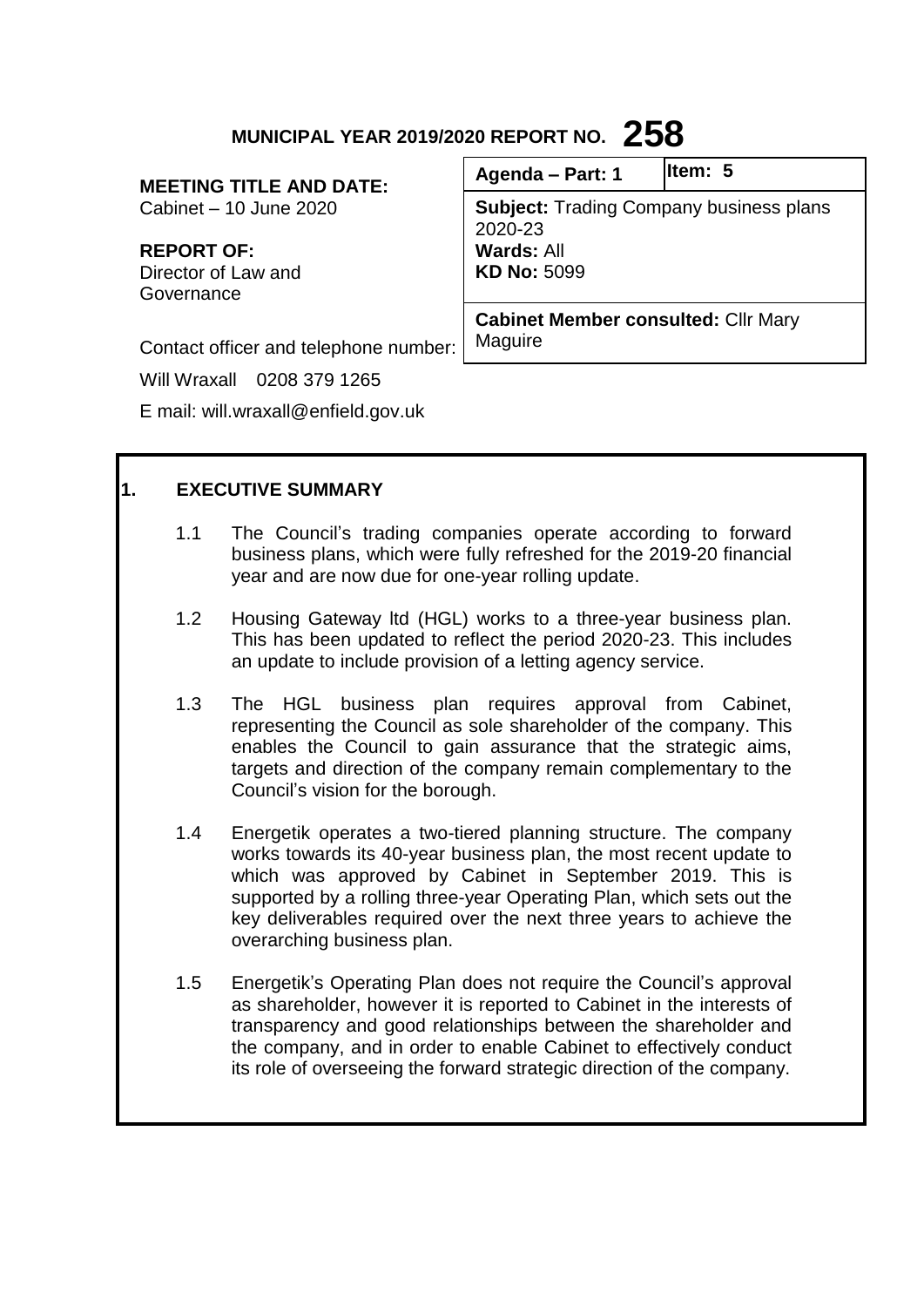# **2. RECOMMENDATIONS**

Recommended that:

- 2.1 Cabinet approves the business plan of HGL for the period 2020- 23, including the development and implementation of an Ethical Letting Agency alongside the company's core private rented business.
- 2.2 Cabinet notes and supports the Operating Plan of Energetik for the period 2020-23.

# **3. BACKGROUND**

- 3.1 In early 2019, the Council's trading companies refreshed their business plans. The companies produced plans covering the period 2019-22. The exception to this was Energetik, which operates a two-tier planning system, with an overarching 40-year business plan supported by a three-year operating plan. Energetik refreshed its business plan for the Tranche 2 funding decision in September 2019 and updates its operating plan to a three-year forward view each year.
- 3.2 The companies have now been requested to provide a rolling update on an annual basis. This will consist of updated financial projections and strategic action plans, updates if relevant to performance measures and other related analysis (e.g. market and customer analysis for HGL).
- 3.3 A full refresh would normally be conducted for approval at the end of the original period of the business plan, i.e. March 2022. However, dependent on developments during the year and the expected outcome, the current schedule for the end of the Brexit transition period on 31<sup>st</sup> December 2020 may warrant an earlier review of business plans should the form of post-transition arrangement entail substantial effects on the companies' markets.
- 3.4 It should be noted that EIL produced a one-year business plan in 2019, with the intention of reviewing the future of the company. The SHS1 project will shortly come to an end, and potential uses for and/or rebranding of the company will be considered over the next year. As such there is no business plan to produce. Should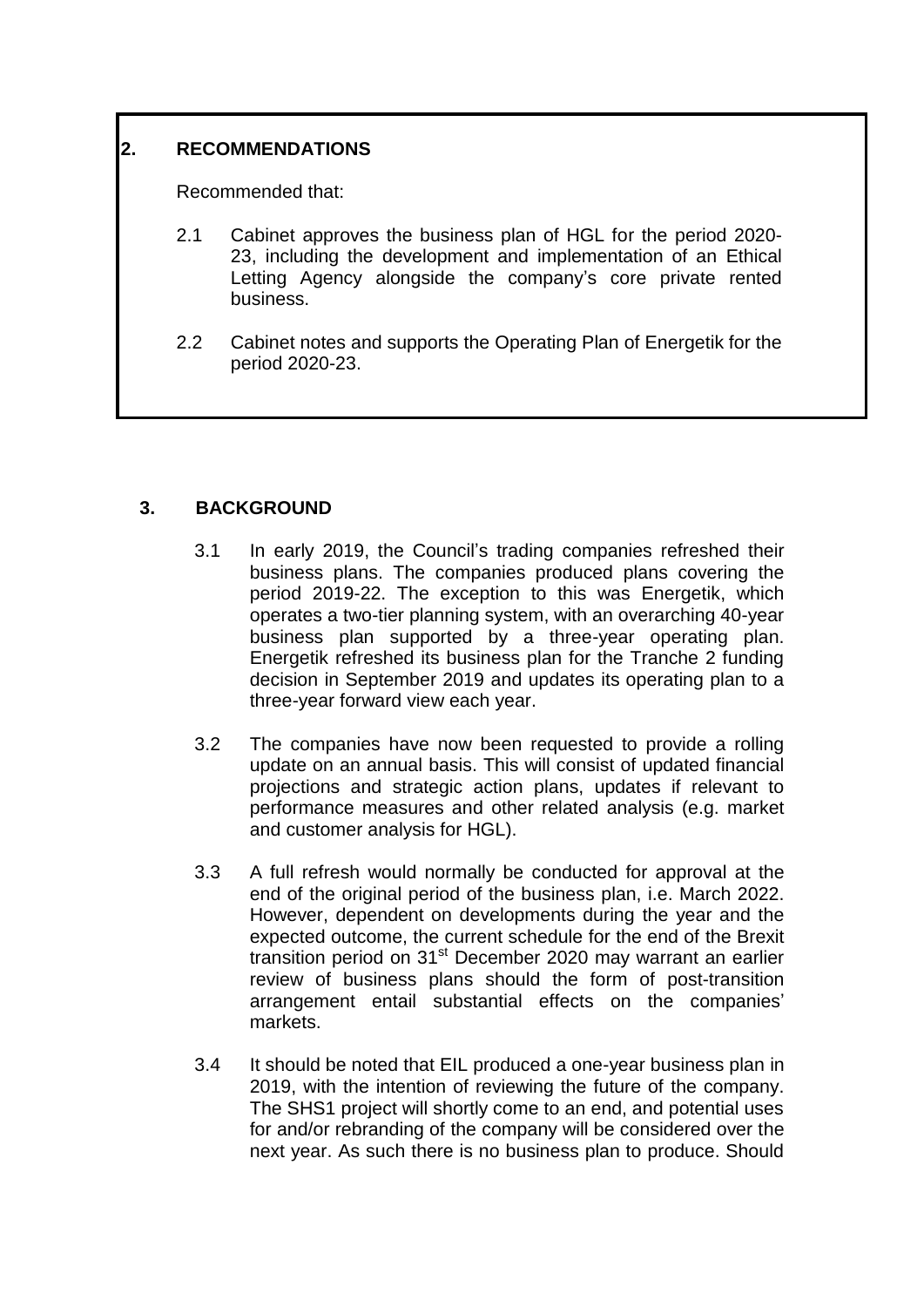a way forward be developed, a business plan will be brought to Cabinet.

#### **Housing Gateway**

#### Strategic Objectives

- 3.5 HGL's proposed strategic objectives are stated as follows:
	- a. Deliver demonstrably, good quality housing for residents through a variety of products suitable for residents on low to median income levels. Deliver increased housing supply to the Council with at least an additional 250 units by 2023.
	- b. Deliver savings to the Council of £1m pa, contributing to the Council's financial pressures arising from the shortfall in the provision of temporary accommodation. Ensure a suitable financing structure for the company.
	- c. Deliver an innovative ethical estate agency, providing an excellent service for tenants and landlords alike. In doing so providing significant cost savings to the Council and reduction in the use of temporary accommodation. Establishing a portfolio of 560 units by year 3.
- 3.6 These are assessed to be effectively aligned to the Council's corporate plan objectives and will provide a good contribution towards and help to improve the overall housing offer for residents.

#### Ethical Letting Agency

- 3.7 The most significant item in Housing Gateway's business plan is the inclusion of an ethical letting agency. The financial assessment specifically of the letting agency focus of the business is included within the business plan as appendix 1.
- 3.8 Housing Gateway's focus prior to 2020-21 has been the provision of housing at Local Housing Allowance (LHA) rate. This assists Enfield residents by providing a further avenue to obtaining suitable housing and helps to reduce the time that service users may spend in temporary accommodation.
- 3.9 The core HGL business will continue to provide this type of accommodation through acquisition of properties within the Enfield borough and rent through LHA rate.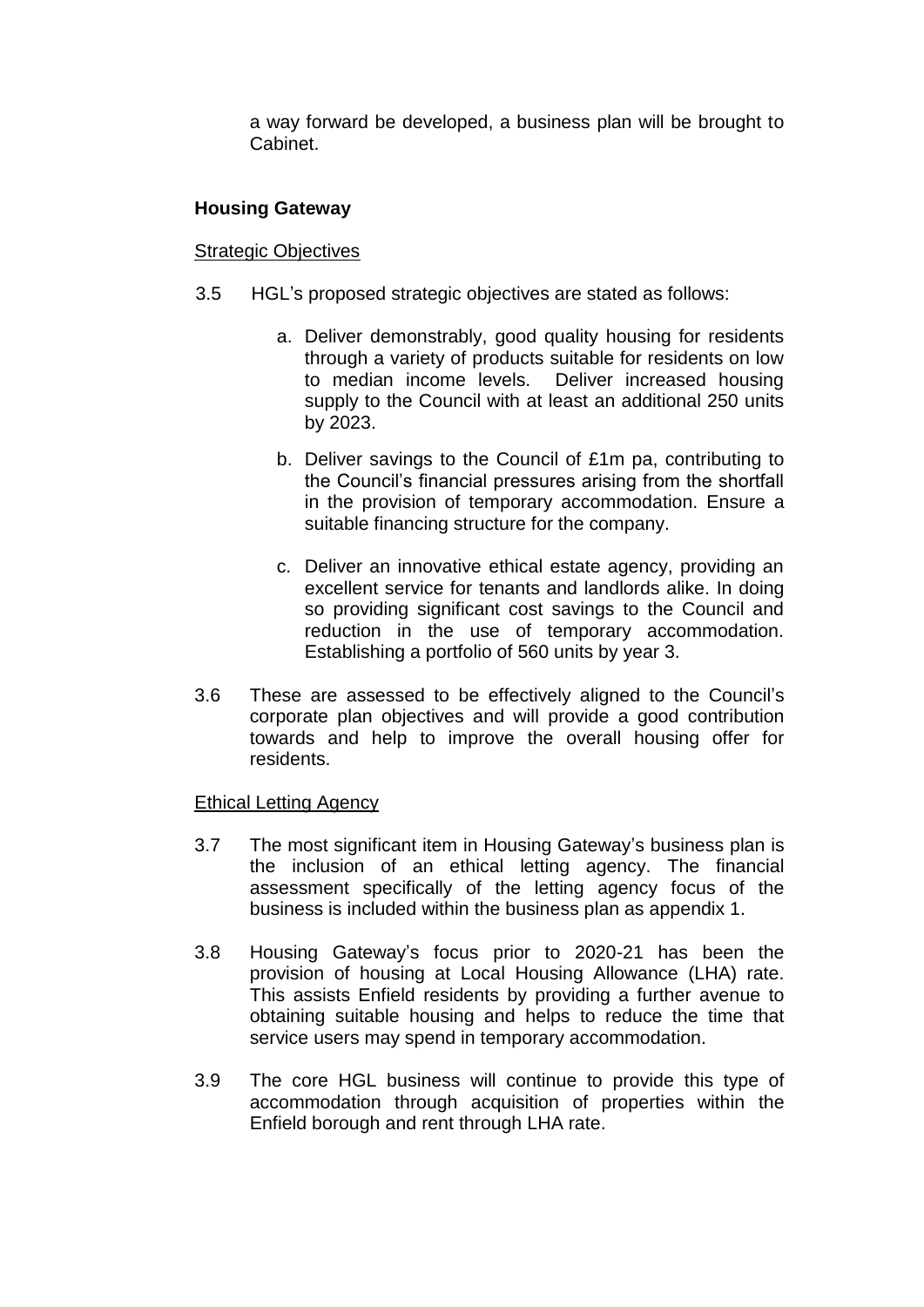- 3.10 The letting agency will supplement this by providing an avenue to intervene within the private rental sector, in a manner consistent with the Council's general housing strategy. It will complement the work of HGL's core business by extending the reach of the company within the market, and through expanding the variety of the company's housing offer to meet a wider extent of needs and circumstances.
- 3.11 In addition, the agency will offer longer term tenancies of up to five years that are not generally found in the private rented sector. The National Audit Office identified in 2017 that the leading cause of homelessness had become the ending of shorter-term private sector tenancies; by addressing this existing gap in the private market via the letting agency, HGL hopes to contribute to the prevention of homelessness from occurring.
- 3.12 For the Council, the extended offer will provide a further avenue to avoid costs of homelessness, both through prevention – the letting agency will offer longer term tenancies providing families with greater security and less likelihood of homelessness than they may face in the wider private market – and through potential provision of tenancies to suitable families on the housing register and in temporary accommodation.

#### Core portfolio expansion

- 3.13 HGL's key strategic target for the core portfolio is to expand by 250 properties by March 2023. This is subsequent to a previous target to achieve 250 properties by March 2022.
- 3.14 The original March 2022 target has been affected by a number of issues restricting the number of viable properties for HGL to purchase. Some of these issues have been addressed (e.g. through a refinancing package agreed with the Council which will take effect from 1st April 2020) and some of which are inherent to the company's business model – charging LHA rental rates for example will mean there are always restrictive viability limits on HGL's purchasing ability (page 8 of the business plan identifies the maximum HGL can pay for one, two and three bed properties).
- 3.15 These developments have been supplemented by a proposal for a £5m equity provision to HGL from the Council. This will provide £5m of capital spend to the company without the need to make regular interest repayments, thus increasing the number of properties which would be viable to purchase with the funds and enabling the company to expand its portfolio. This will be considered by Cabinet as a constituent part within the Capital Programme.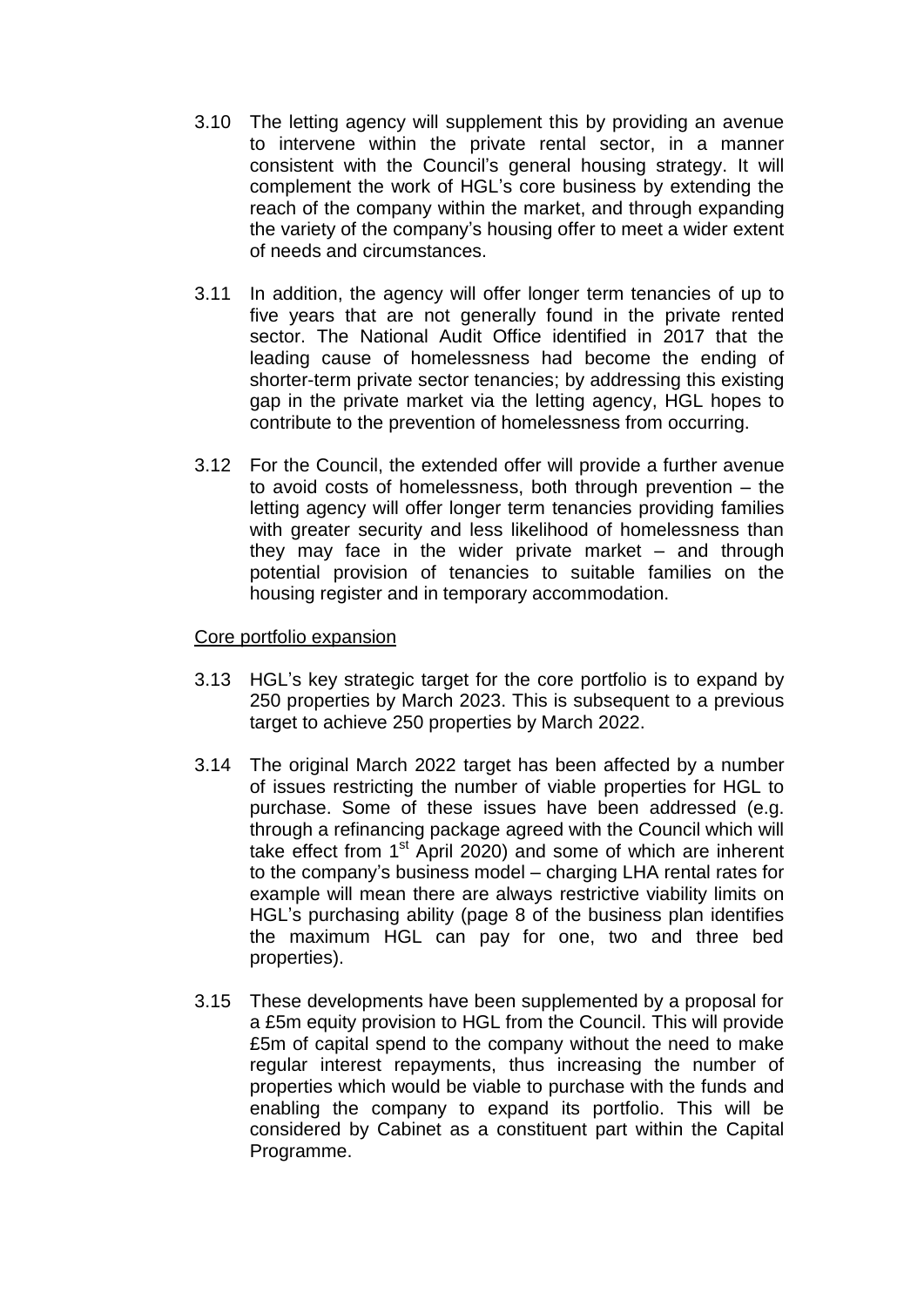3.16 However, some risks to expansion are inherent to the company's business model – charging lower rental rates on some properties for example will mean there are always some viability limits on HGL's purchasing ability (page 8 of the business plan identifies the maximum HGL can pay for one, two and three bed properties). In this respect, the target put forward by HGL may be optimistic even with mitigating strategies. The company has confirmed that it believes the target to be achievable and will report performance against it through regular quarterly monitoring.

### Finances & equity investment

- 3.17 Revised projections have been produced for the forward plan based on progress within 2019-20, using year-end 2019-20 projections as at the end of January 2019.
- 3.18 These figures do not include Enfield Lets. The business plan presents the business case for Enfield Lets as an appendix, and through this the effect on the core business can be seen.
- 3.19 The figures indicate higher projected profits both in 2019-20 and future years than were previously expected in the original business plan. It should be noted that profit is not necessarily cash and as such there may not necessarily be a prudent option for profits to be re-invested or for the Council to leverage dividends.
- 3.20 For further detailed discussion of financial data, please refer to the part 2 report.
- 3.21 Cabinet considered and approved the envelope for an investment of equity funding in HGL as part of the Capital Programme in March 2020. This is detailed further within the Part 2 report.

# **Energetik**

#### Meridian Water Energy Centre

3.22 The construction of the Meridian Water energy centre, which will serve phase one of the Meridian Water development, is scheduled to begin in October 2020, funded with the borrowing agreed in the Tranche 2 decision taken by Cabinet in September 2019.

#### Heat network expansion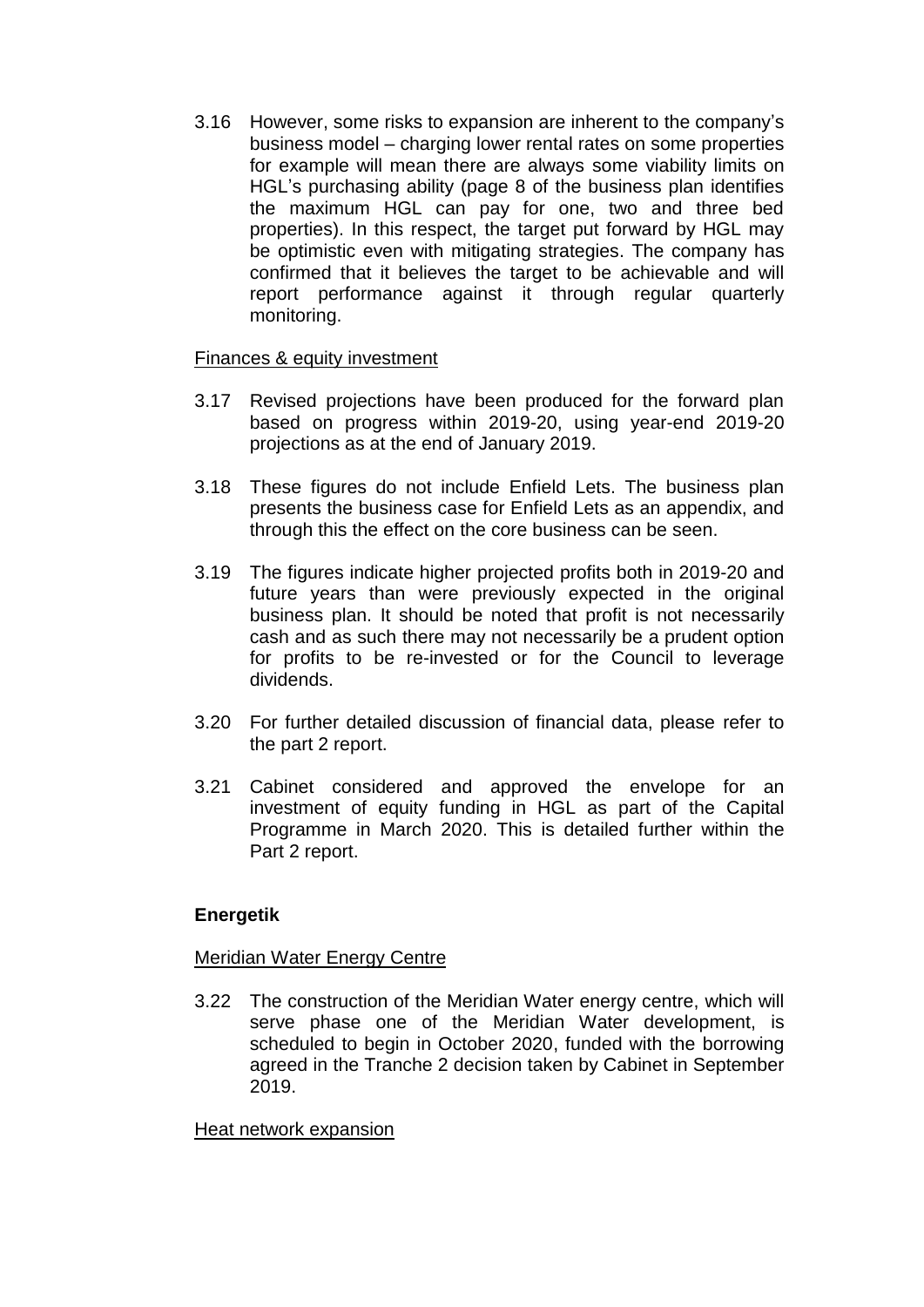- 3.23 The operating plan projects the expansion of the three satellite networks in Ladderswood, New Avenue and Alma Road/Electric Quarter to final completion at December 2020, at which time 677 properties will be connected across the three sites (including existing connected properties).
- 3.24 Attached to this is the completion of permanent energy centres for the Alma and New Avenue developments, both to be complete by 31 May 2020, and the subsequent pipeline connection of Electric Quarter to the Alma energy centre, due for completion by December 2020.

### Finances

3.25 Projected finances are detailed within the Part 2 report.

#### **Variations to the details of the business plans**

- 3.26 During the course of business, the companies' situations may be influenced by external factors or opportunities may arise which cause the company to wish to change the proposals of the business plan, either engaging in activities which were not proposed within the business plan or altering the balance of activities which were proposed. This creates a risk that should plans change significantly, the plans may no longer reflect the desired strategic direction of the Council as shareholder.
- 3.27 To mitigate this risk, the Council has implemented Reserved Matters with the companies, that is a schedule of business decisions which the company may not take without the approval of the Council as shareholder. Within this schedule are identified financial limits on changes which may be made to the business plan. These limits apply both to budgeted increases in expenditure and virements of expenditure.
- 3.28 Any arising matters necessitating further Cabinet approval will be brought forward during the year as required.

#### **Performance Monitoring of Business Plans**

- 3.29 The Council's companies report on a quarterly basis, via an agreed template. The template measures financial performance, service performance and key actions against the targets, projections and action plans stated within the approved business plans.
- 3.30 HGL's business plan identifies the targets to be considered. Energetik proposes to continue with the suite of KPIs which are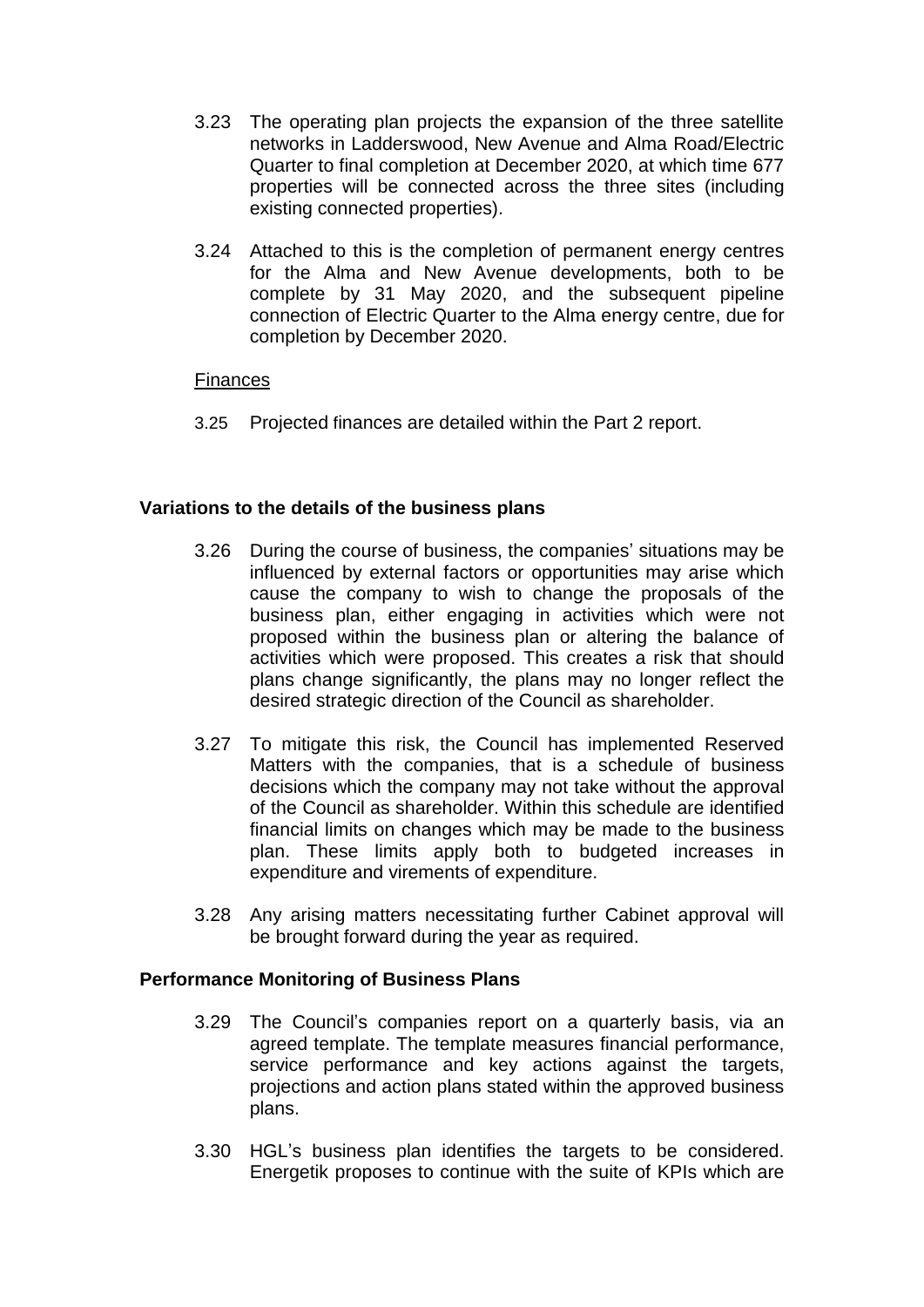currently monitored, covering both customer service and financial performance, as well as monitoring the key actions, milestones and financial projections listed in the operating plan.

# **4. ALTERNATIVE OPTIONS CONSIDERED**

- 4.1 For HGL, the first alternative is to do nothing and allow the companies to continue with their existing business plans covering the period 2019-22. This would create a risk that the business plan would not take into account in-year developments (most notably the proposal of a letting agency function) which have a significant impact on the business plan. Continuing to measure the company's performance based on the content of the existing business plan would not provide accurate or useful interpretation of the company's success or otherwise in meeting the objectives set for them by the shareholder, and therefore the shareholder would not be able to make effective strategic decisions on the company, of effectively challenge the company if required. For these reasons this option is not recommended.
- 4.2 Another alternative would be a complete refresh of the entire business plan. Such an exercise was carried out in early 2019, and there is no reason to consider that a further exercise would reveal any significant change in any of the background analyses that were conducted by the company to inform the previous business plan, and this is not therefore recommended as it is not assessed to be an effective use of resources. Generally, a full refresh would be undertaken every three to five years, although dependent on developments over the remainder of 2020 the imminent implications of Brexit may warrant a full refresh in early 2021, earlier than would normally be expected.
- 4.3 A final alternative for HGL would be for Cabinet to reject the business plan and request a revision. This would be an appropriate option if the business plan did not reflect the Council's objectives for HGL, or if the Council wished on reflection to change its objectives for HGL.
- 4.4 In regard to Energetik, the shareholder does not approve the Operating Plan being presented, therefore formally there is no alternative. However, it is essential for the success of the company that a collaborative relationship is maintained between the company and the shareholder. As such, should Cabinet have concerns on the content of the Operating Plan, officers would work with the company to address those concerns and provide further assurances to Cabinet that the Council's priorities were reflected in the company operating plan.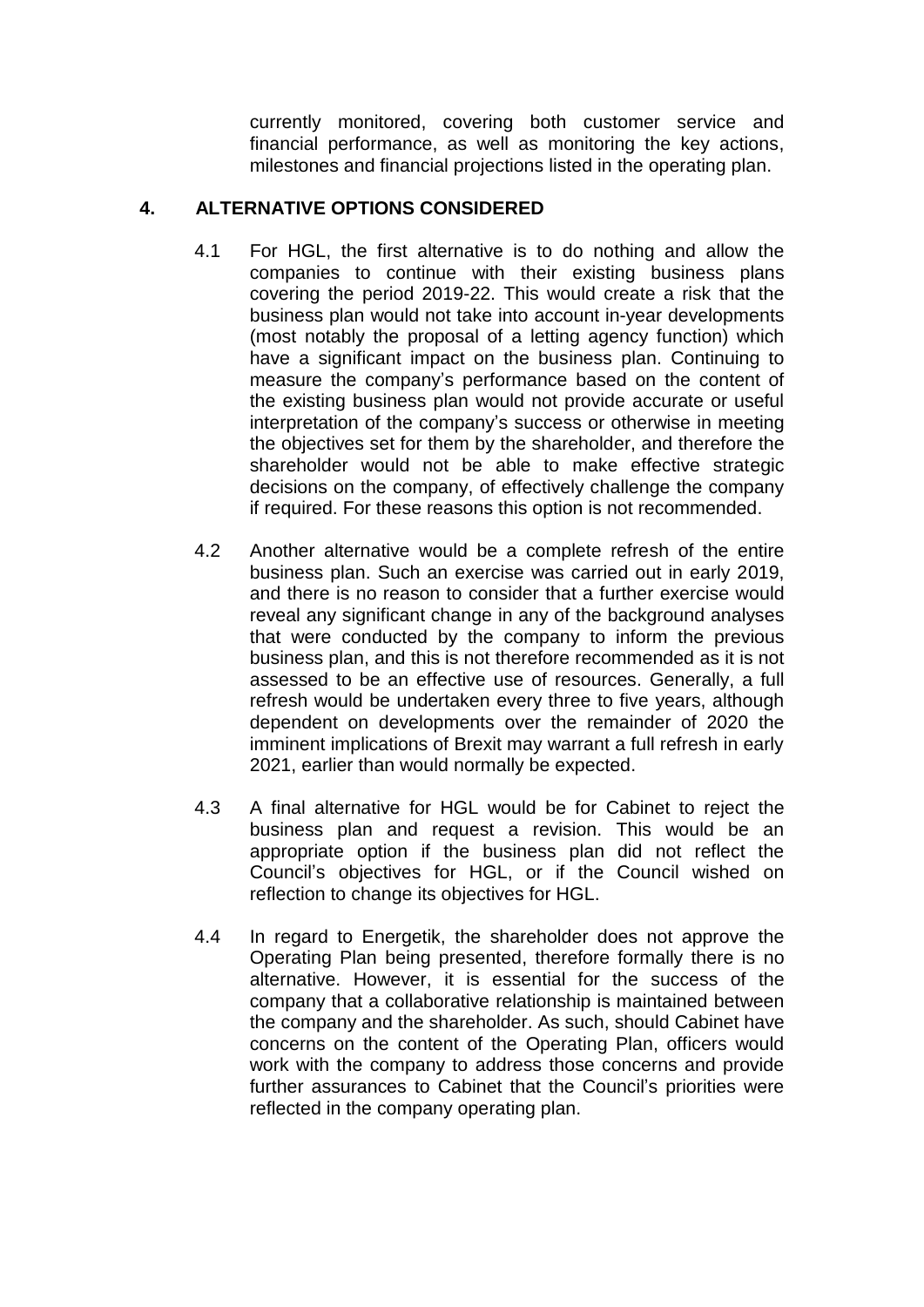# **5. REASONS FOR RECOMMENDATIONS**

The HGL business plan and Energetik operating plan presented will assist in achieving the Council's corporate plan objectives, will assist residents by providing a genuine, affordable alternative to the general private market, and will help the Council financially through the recovery of interest premiums and contributions to cost avoidance in areas such as homelessness.

### **6. COMMENTS FROM OTHER DEPARTMENTS**

#### **6.1 Financial Implications**

- 6.1.1 The establishment of the Ethical Letting Agency forms part of the agreed new service model that supports the Homelessness Strategy and as such is important to the delivery of the services business plan which includes Medium Term Financial Plan saving expectations between 2020/21 and 2022/23.
- 6.1.2 Please refer also to Part 2 report.

# **6.2 Legal Implications**

- 6.2.1. The Council has various legal and fiduciary duties in relation to the budget. The Council is required by the Local Government Finance Act 1992 to make specific estimates of gross revenue expenditure and anticipated income leading to the setting of the overall budget. The Local Government Act 2003 entitles local authorities to borrow and invest as long as their capital spending plans are affordable, prudent and sustainable.
- 6.2.2 The 2003 Act requires the Chief Finance Officer to report to Council as part of the budget process on the robustness of the estimates of borrowing, investment and spending and the adequacy of the proposed financial reserves taking into account the affordability, prudency, sustainability, value for money, stewardship of assets, service objectives and practicality requirements as provided by the CIPFA's Prudential Code of Capital Finance in Local Authorities concerning borrowing and investment.
- 6.2.3 The Financial Procedure Rules require a release of capital report to be submitted to Cabinet before any expenditure is committed or incurred.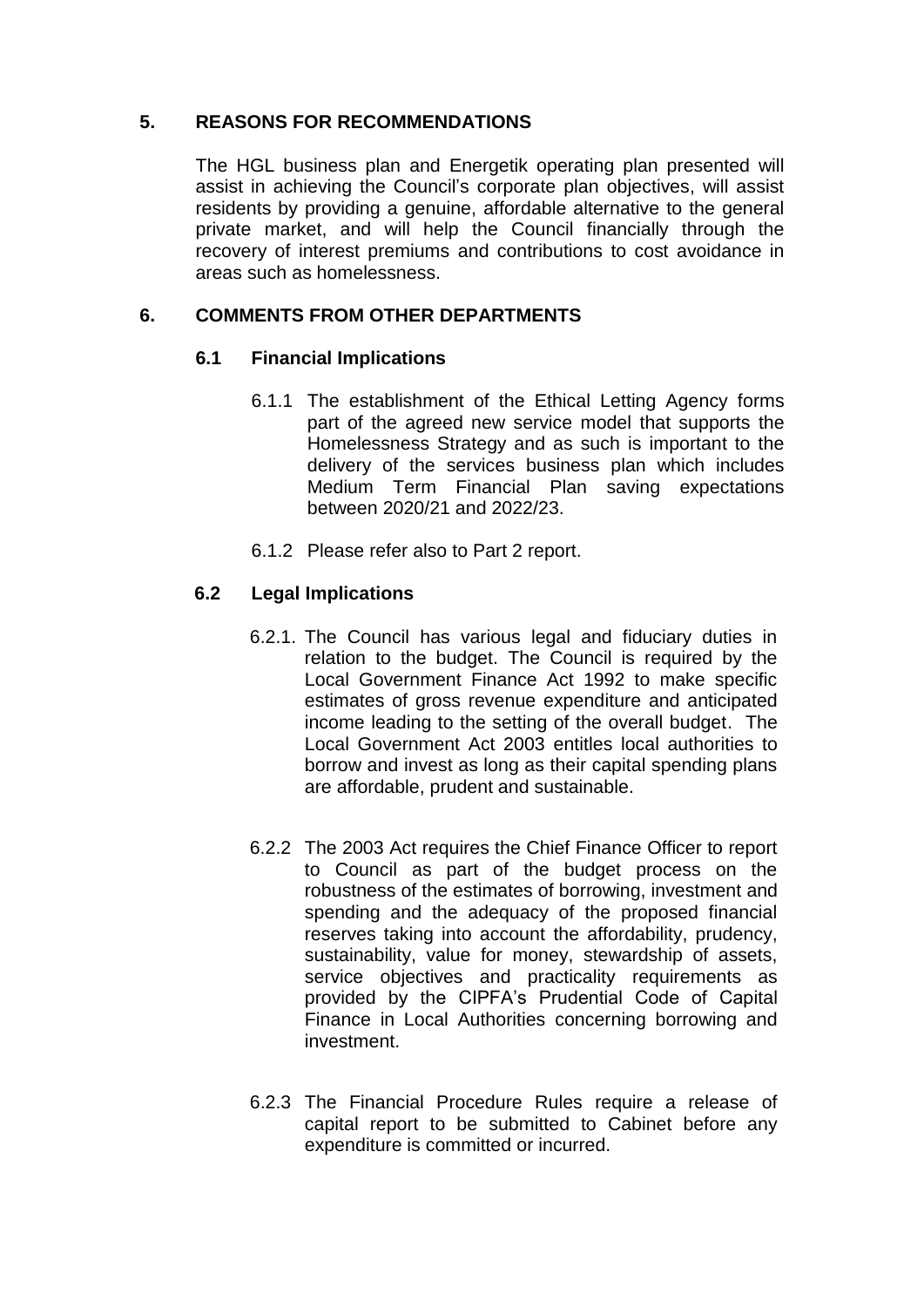- 6.2.4. Members are obliged to take into account all relevant considerations and disregard all irrelevant considerations in seeking to ensure that the Council acts lawfully in adopting a budget. The Council must set and maintain a balanced budget and must take steps to deal with any projected overspends and identify savings or other measures to bring budget pressures under control. Members should note that where a service is provided pursuant to a statutory duty, the Council cannot fail to discharge its duty properly.
- 6.2.5 Members have a fiduciary duty to the Council Taxpayer for whom they effectively act as trustee of the Council's resources and to ensure proper custodianship of the Council's resources.
- 6.2.6 When approving the budget, regards should be given to the Public Sector Duty of the Equality Act 2010. The Act gives people the right not to be treated less favourably because of any of the protected characteristics. It is important to consider the needs of the diverse groups with protected characteristics when designing and delivering services or budgets so people can get fairer opportunities and equal access to services.

# **6.3 Property Implications**

None

# **7. KEY RISKS**

- 7.1 An overriding general risk for all companies is that financial and performance targets may not be met, or key actions to deliver strategic objectives may not be delivered. This is managed through regular Shareholder reporting, which covers four elements of financial performance, return on investment, service performance and key actions for the year. These will be reported quarterly by all companies to the Council's Commercial Board for challenge and agreement of any remedial actions required.
- 7.2 There is a general risk that the form of arrangements following the transition period arising from the UK's exit from the EU, currently scheduled to end on 31 December 2020, could impact significantly on the markets the companies operate in, affecting the achievability of the strategic and performance targets set within the business plan and the realism of strategic objectives. Should this situation arise the companies will be asked to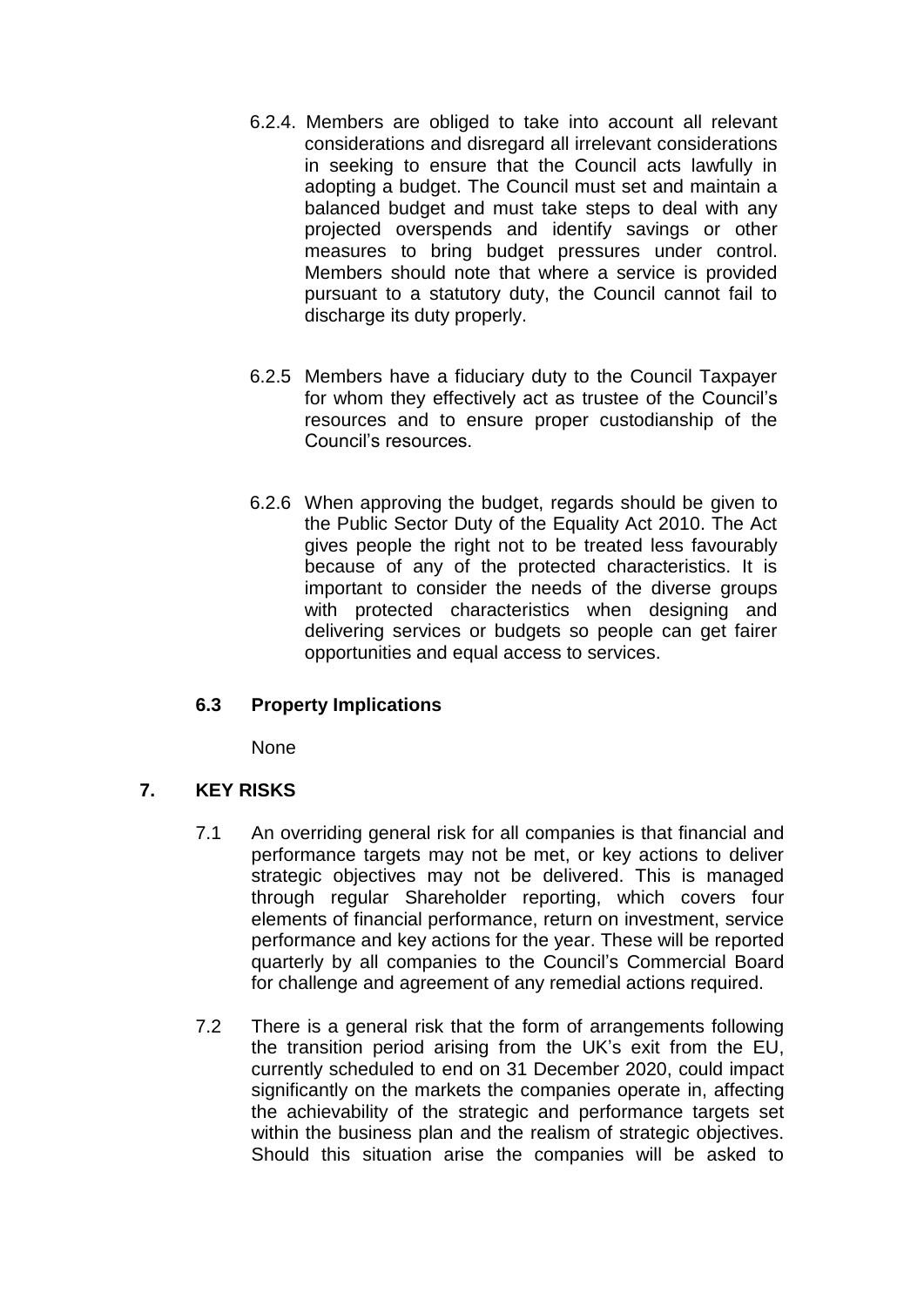provide a full refresh of their business plans including market analyses, to be presented to Cabinet in March/April 2021.

- 7.3 There is a risk that in-year developments render HGL's business plan unviable or cause it to require revision. Under agreed reserved matters, the company has clear delegated authority and can make changes up to agreed financial levels or on agreed types of tasks. Any changes outside these limits would be brought back to Cabinet to ensure they remain in line with the Council's strategic objectives for the company.
- 7.4 HGL could find portfolio expansion difficult due to market conditions and the viability limits on potential purchases. This has been addressed in part with a £5m equity input into the company by the Council, which will increase the number of viable properties as repayment will not need to be taken into account.
- 7.5 Delays or revisions to Meridian Water could affect the progress of Energetik. The company is due to commence building its Energy Centre in the coming year, which will serve Phase 1 of the project. Delays to the continuation of Meridian Water could affect connections and therefore profit over the next few years for Energetik. This risk is considered by a regular client group meeting between the Place department, shareholder function and Energetik, and the company is investigating potential expansion opportunities elsewhere, as referred to on pages 3, 13 and 14 of Energetik's operating plan, and the key activities action plan for 2020-21 includes action entries to monitor the development of those opportunities.
- 7.6 The companies and Council have liaised and undertaken exercises to identify potential effects of the coronavirus pandemic; for HGL the main potential negative risks are to rental income and portfolio value, though there is also a potential opportunity for HGL as a purchaser of properties. For Energetik, potential delays to construction projects or new property handovers could reduce projected income, though there are some contractual protections the company has in regards to this which will assist.
- 7.7 Rental income may fall due to households receiving less income as a result of furlough or redundancy, or debts may rise due to inability to pay or delays in payment of Universal Credit applications by tenants. The company has monitored its income and bed debt closely over the period of pandemic, and to date there has been no significant decrease in income or increase in debt; however, the economic effects of the pandemic will likely continue for some time and therefore monitoring will continue be key to managing the key. Finances and debt level targets are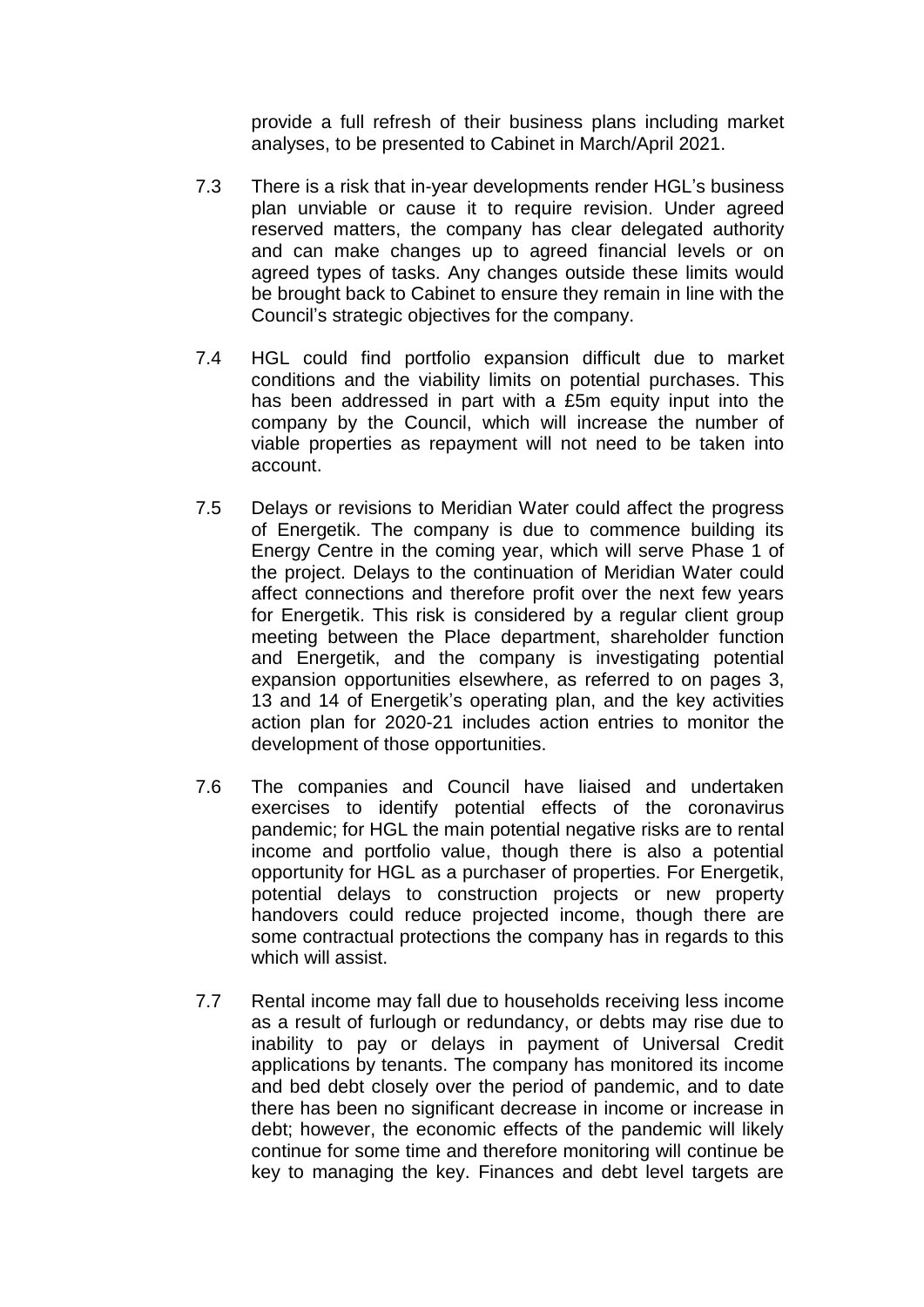reported to LBE by the Company through quarterly performance reports.

- 7.8 It is likely that property prices will drop as a result of the pandemic and government restrictions slowing down the housing market; a report in May from the Royal Institute of Chartered Surveyors suggested that the property market may not recover to pre-pandemic prices for 11 months. This is negative for HGL's own portfolio, though there is little immediate practical effect as the company is not seeking to sell any properties. There could be a risk in the event of substantial price falls that the company's portfolio would not equal the value of its loans, placing the company in negative equity.
- 7.9 From the perspective of a company looking to expand property portfolios, the property market situation does also present a potential opportunity, as falling prices may mean more viable properties on the market, and greater value for investment in the company. This is subject to purchases being able to complete, which depends on social distancing restrictions; many surveyors have suspended operations over the recent period of restrictions for example, pausing purchase processes. The £5m equity funding proposed in this report will provide a cash injection allowing the company to be agile in its response to the property market, and the company has retained communications with estate agents over the period of social distancing to ensure it is aware of any available properties which it may be able to offer against once possible.
- 7.10 The Coronavirus pandemic may impact on the delivery of some aspects of the operating plan. For example, while work on connecting developments has not stopped, the need for social distancing and the suspension of services by other workers (e.g. surveyors) has led to delays in handover or lost potential income – for example, the Premier Inn hotel at the Ladderswood site is connected but cannot operate due to coronavirus restrictions, and therefore is not utilising heat.
- 7.11 This also may apply to the development of the Company's own energy centres. Requirements to social distancing may limit tasks that can be undertaken, thereby delaying progress. The Council will look to capture any such delays through regular quarterly performance and work with the company to ensure any implications are promptly addressed.

#### **8. IMPACT ON COUNCIL PRIORITIES – CREATING A LIFETIME OF OPPORTUNITIES IN ENFIELD**

**8.1 Good homes in well-connected neighbourhoods**